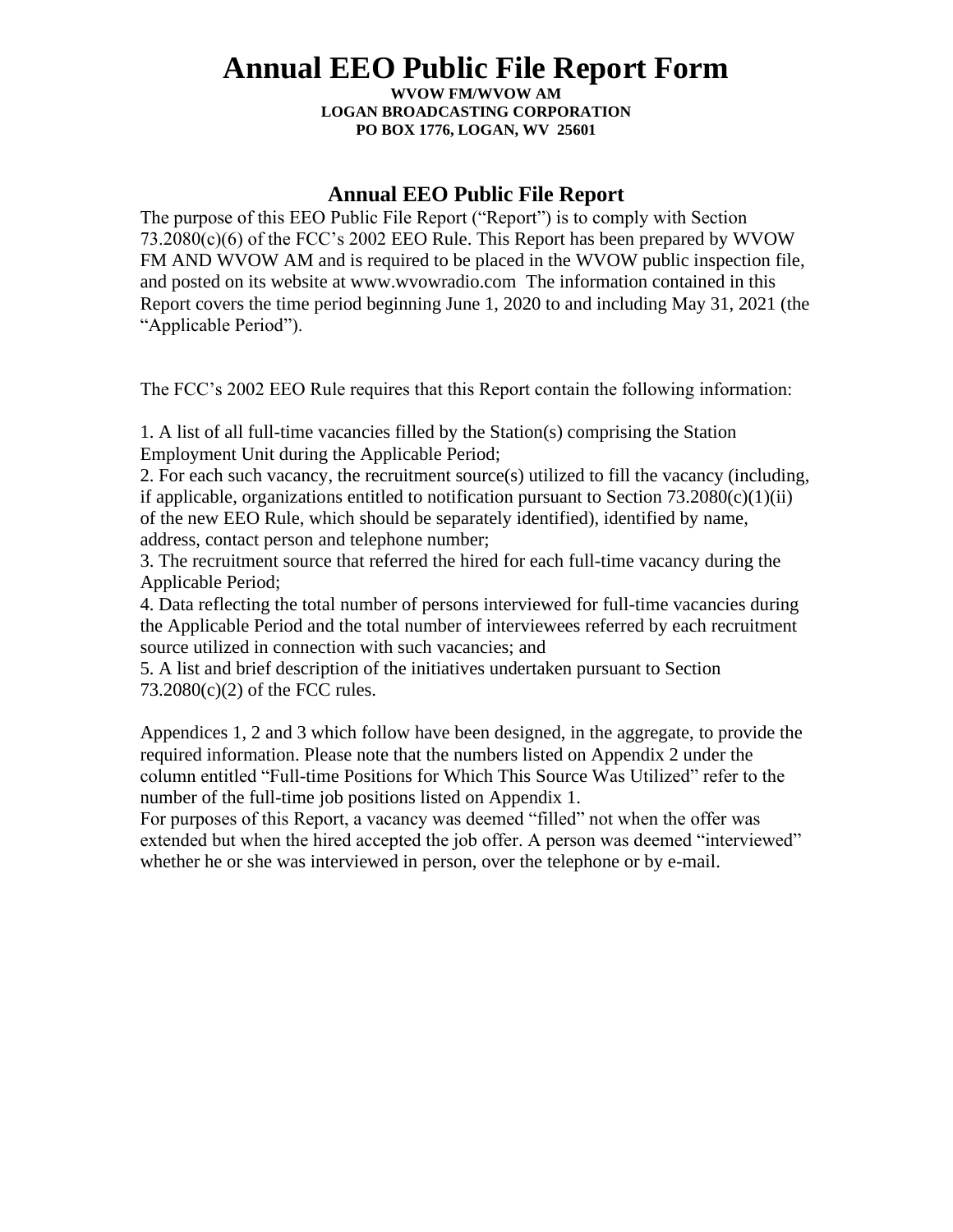#### **WVOW FM/WVOW AM LOGAN BROADCASTING CORPORATION PO BOX 1776, LOGAN, WV 25601**

Appendix 1 to Annual EEO Public File Report Form covering the period from June 1, 2018 to and including May 31, 2019.

Station(s) Comprising Station Employment Unit: WVOW-FM WVOW-AM

# **Section 1: Vacancy Information**

| <b>Full-time Positions Filled</b> | <b>Total Number of Interviewees</b> |                   |
|-----------------------------------|-------------------------------------|-------------------|
| By Job Title                      | Recruitment Source of Hired         | for This Position |
|                                   |                                     |                   |
|                                   |                                     |                   |
|                                   |                                     |                   |
| (None)                            | (N/A)                               | $\bf{0}$          |
|                                   |                                     |                   |
|                                   |                                     |                   |
|                                   |                                     |                   |
|                                   |                                     |                   |
|                                   |                                     |                   |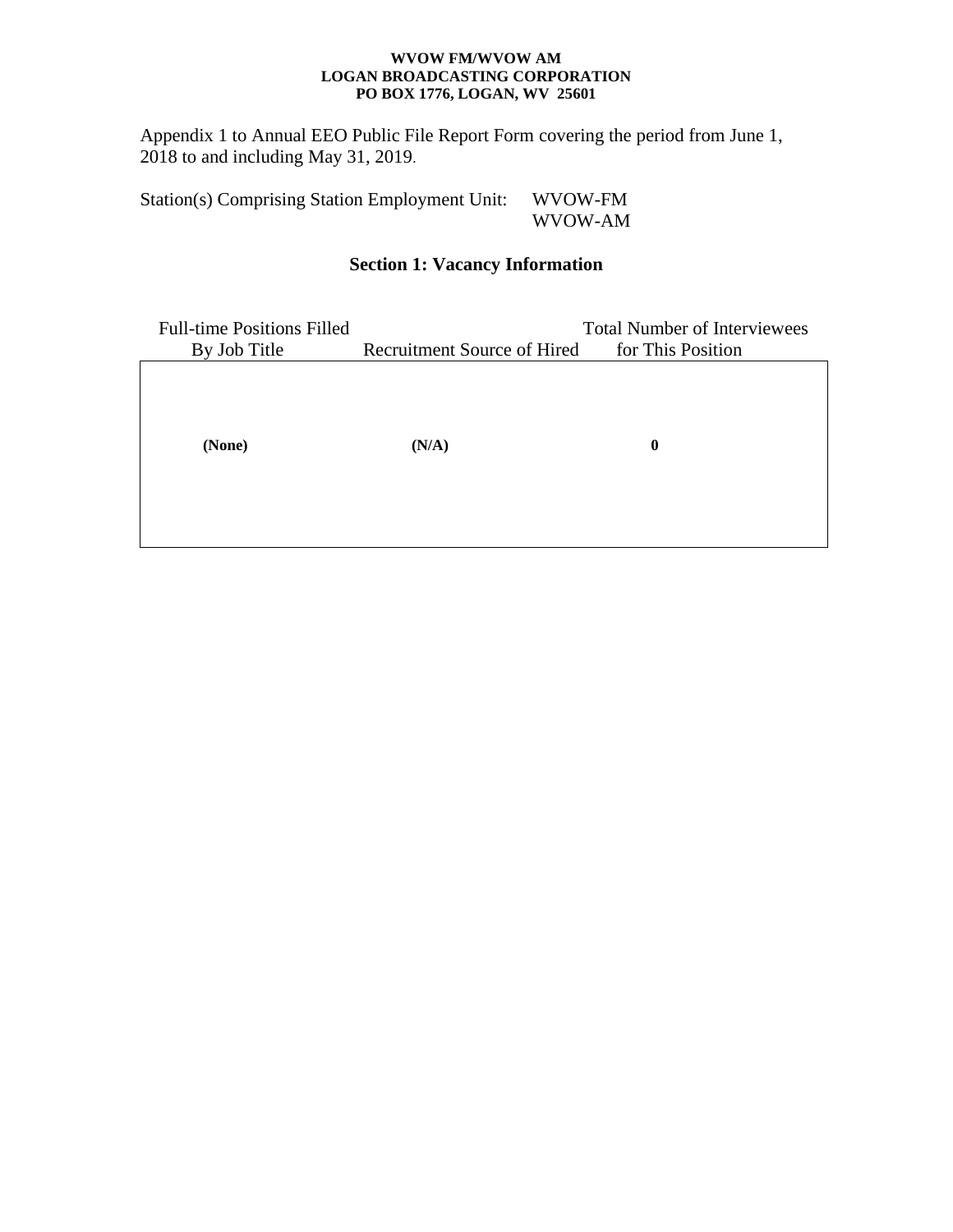#### **WVOW FM/WVOW AM LOGAN BROADCASTING CORPORATION PO BOX 1776, LOGAN, WV 25601**

Appendix 2 to Annual EEO Public File Report Form covering the period from June 1, 2018 to and including May 31, 2019.

Station(s) Comprising Station Employment Unit: WVOW-FM WVOW-AM

# **Section 2: Recruitment Source Information**

|                           | Number of<br><b>Interviewees This Source</b><br>Has Provided During This | <b>Fulltime Positions for</b><br>Which This Source Was<br>Utilized |
|---------------------------|--------------------------------------------------------------------------|--------------------------------------------------------------------|
| <b>Recruitment Source</b> | Period                                                                   | (If Any)                                                           |
| N/A                       | N/A                                                                      | N/A                                                                |
|                           |                                                                          |                                                                    |